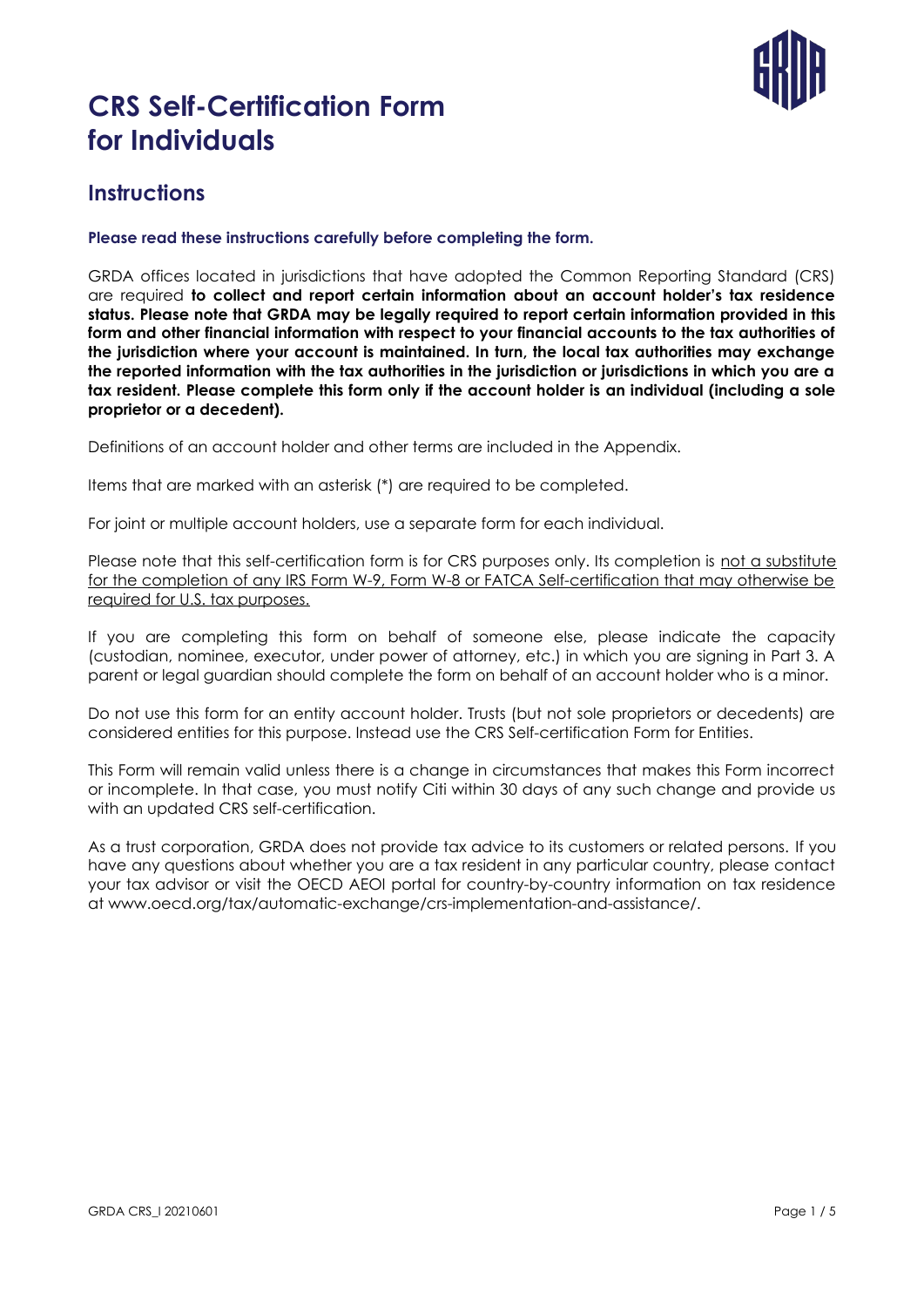

### **Part 1 — Identification of Individual Account Holder**

*(Please complete Parts 1-3 in BLOCK CAPITALS)*

### **A. Name of Account Holder:**

Family Name or Surname(s):\*

First or Given Name:\*

Middle Name(s):

Title:

### **B. Current Residence Address:**

 $Line 1 \cdot$ \*

Line 2 :\*

City/State/Province:\*

Country\*

Postal Code/ZIP Code:\*

#### **C. Mailing Address:**

*(please complete if different from the address shown in Section B)*

Line 1 :

Line 2 :

City/State/Province:

Country

Postal Code/ZIP Code:

#### **D. Date of Birth\***

Date of birth\* (YYYY-MM-DD):

#### **E. Place of Birth**

Town or City of Birth:

Country of Birth: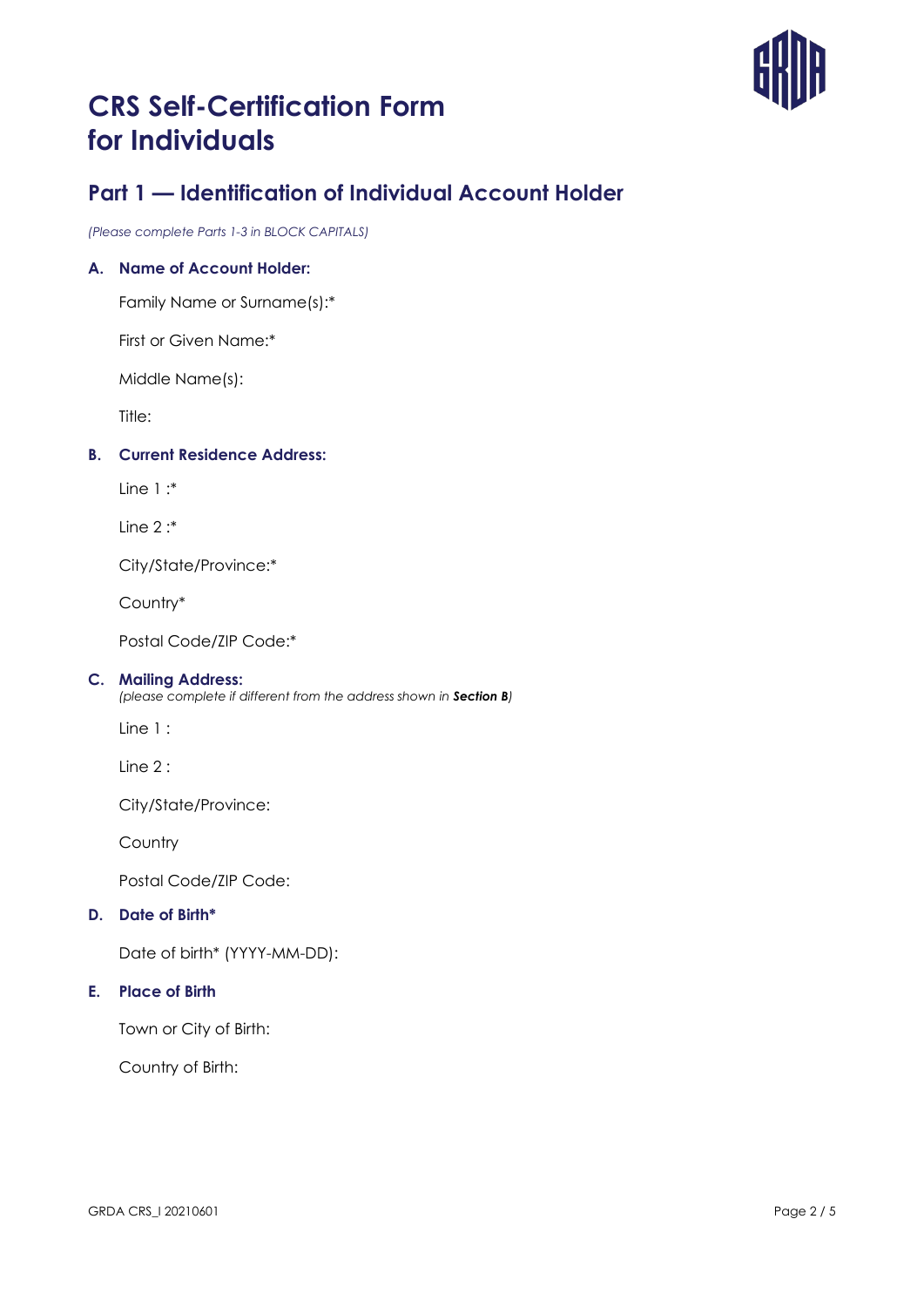

### **Part 2 — Jurisdiction of Tax Residence and Related Taxpayer Identification Number ("TIN") or Equivalent**

Please complete the following table indicating the Account Holder's tax residence jurisdiction or jurisdictions (i.e., where you are treated as a resident of the jurisdiction for purposes of its income tax) and the Account Holder's TIN (if any) for each jurisdiction indicated. If the Account Holder is tax resident in more than three jurisdictions, please use a separate sheet.

If a TIN is unavailable, please provide the appropriate reason A, B or C, as defined below:

- Reason A The jurisdiction where the Controlling Person is liable to pay tax does not issue TINs to its residents.
- Reason B The Controlling Person is unable to obtain a TIN or equivalent number. (If this reason is selected, please explain why the Controlling Person is unable to obtain a TIN in the below table.)
- Reason C No TIN is required because the tax residence jurisdiction that issued the TIN does not require a Financial Institution to collect and report the TIN

| Jurisdiction of tax residence |  | <b>TIN</b> | If no TIN available enter<br>Reason A, B or C |
|-------------------------------|--|------------|-----------------------------------------------|
|                               |  |            |                                               |
|                               |  |            |                                               |
| っ                             |  |            |                                               |

Please explain in the following boxes why you are unable to obtain a TIN if you selected Reason B above.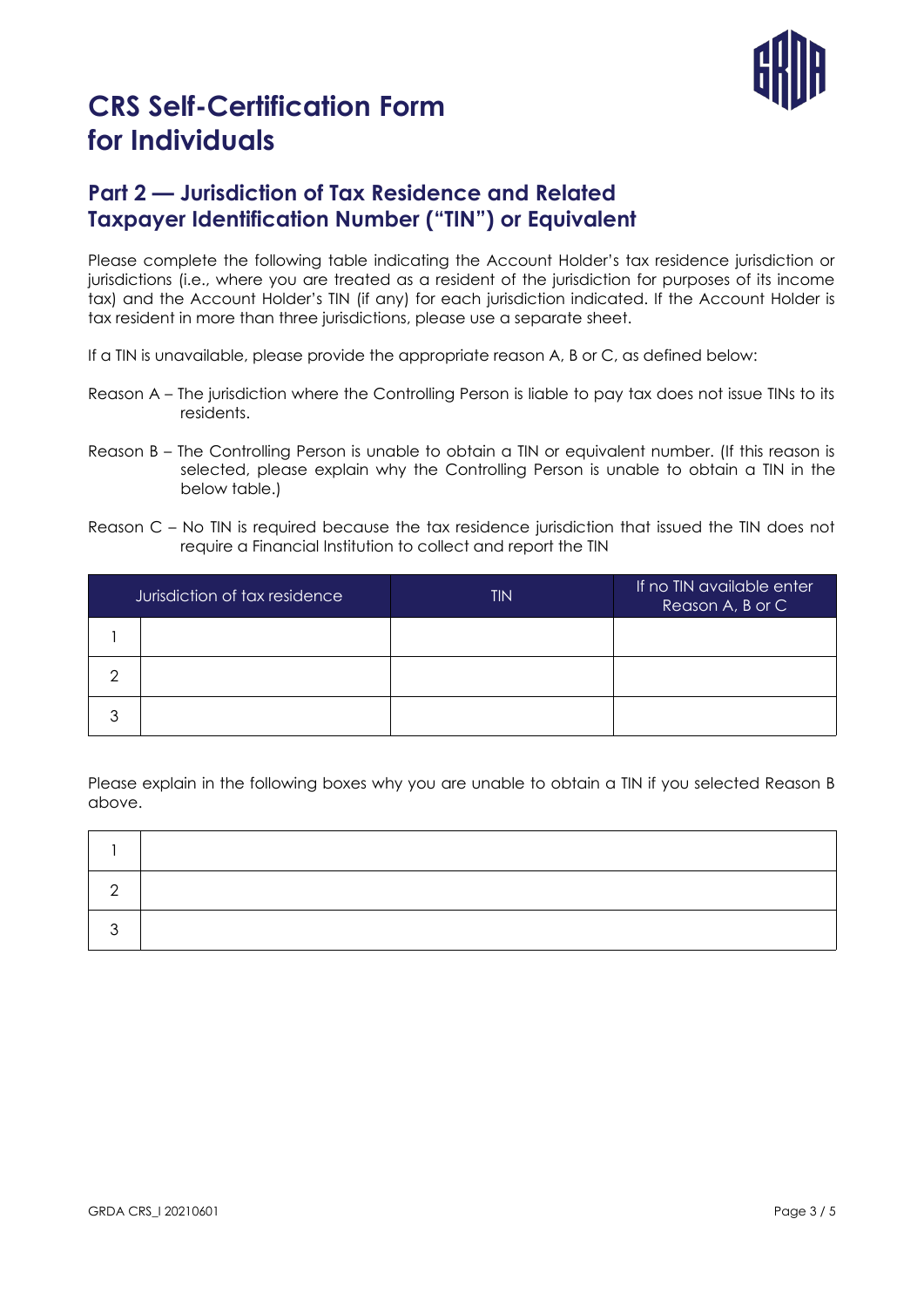

### **Part 3 — Declarations and Signature\***

- **1. I declare that all the information given and statements made in this declaration are, to the best of my knowledge and belief, true, correct and complete.**
- 2. I acknowledge and agree that (a) the information provided on this Form regarding the Account Holder is collected and may be kept by GRDA for the purpose of automatic exchange of financial account information, and (b) such information, as well as financial information (e.g., account balance or value, the amount of income or gross proceeds received) respecting the Financial Account(s) to which the Form is applied may be reported to the tax authorities of the jurisdiction in which this/these account(s) is/are maintained and exchanged with tax authorities of another jurisdiction or jurisdictions in which the Account Holder may be a tax resident pursuant to a legal agreement between the competent authorities of these jurisdictions on the automatic exchange of information on Financial Accounts under the Common Reporting Standard (CRS).
- 3. If there is a change in circumstances that affects the tax residence status of the Account Holder or causes the information contained herein to become incorrect or incomplete, I understand that I am obligated to inform Citi of the change in circumstances within 30 days of its occurrence and to provide a suitably updated CRS self-certification.
- 4. I certify that I am the Account Holder (or am authorised to sign for the Account Holder) of all the account(s) to which this form relates.

Sianature:\*

Print name:\*

Date:\*

**Note:** If you are not the Account Holder but are signing this form on behalf of the Account Holder, please indicate the capacity in which you are signing the form (e.g., power of attorney, executor or administrator, parent or guardian) and provide any required documentation of your authority.

Capacity: (\* if applicable)

**WARNING:** It is an offence under the Inland Revenue Ordinance if any person, in making a selfcertification, make a statement that is misleading, false or incorrect in a material particular knowingly or in a reckless manner. A person who commits the offence is liable on conviction to a fine at level 3 (i.e. \$10,000).